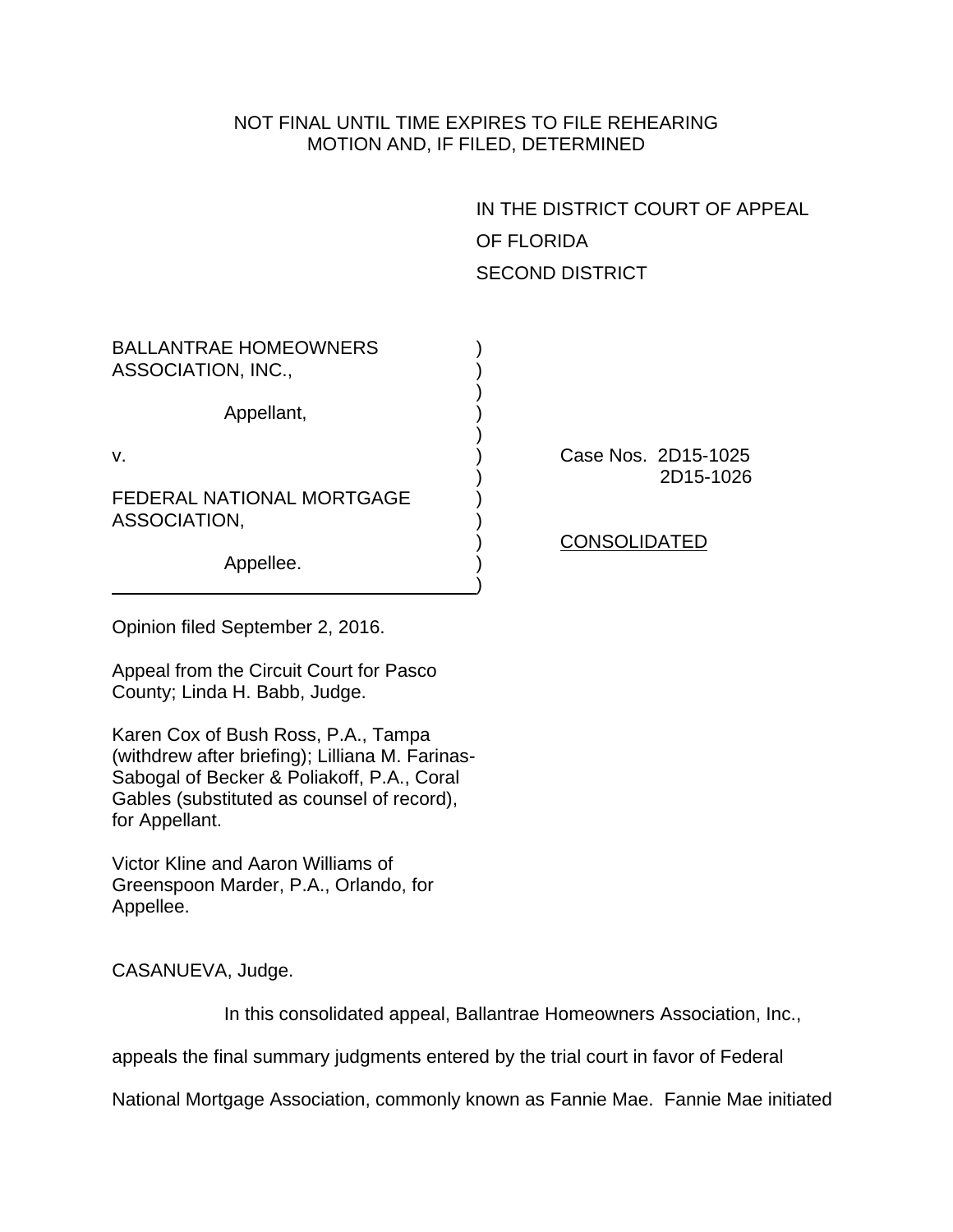actions against the Association seeking declaratory relief and injunctive relief regarding the extent of its liability for unpaid Association assessments. Because the trial court erred in granting the motions for summary judgment, we reverse.

## **I. FACTS**

Each of the two properties at issue in this consolidated appeal is subject to and governed by the Association's Declaration of Covenants, Conditions and Restrictions. Each property was encumbered by a recorded first mortgage, and each property was encumbered by a lien in favor of the Association for unpaid homeowners' assessments. Servicers of the loans initiated foreclosure proceedings against each property; in neither foreclosure action was the Association named as a defendant or joined as a party. Accordingly, the Association's secured lien rights, if any, were not adjudicated.

Final judgments of foreclosure were entered in each case, and Fannie Mae purchased the properties at foreclosure sale in 2013. Subsequently, Fannie Mae sought an estoppel letter from the Association as to amounts due on each property. The calculation of amounts due to the Association was rejected by Fannie Mae, precipitating the institution of the actions below.

In its count for declaratory relief, Fannie Mae sought a determination that, pursuant to the terms of the Declaration, its financial responsibility to the Association was limited to the assessments that accrued after it acquired title to each respective property. In its count for injunctive relief, it sought to compel the Association to provide an estoppel letter for the correct amounts due under the Declaration.

- 2 -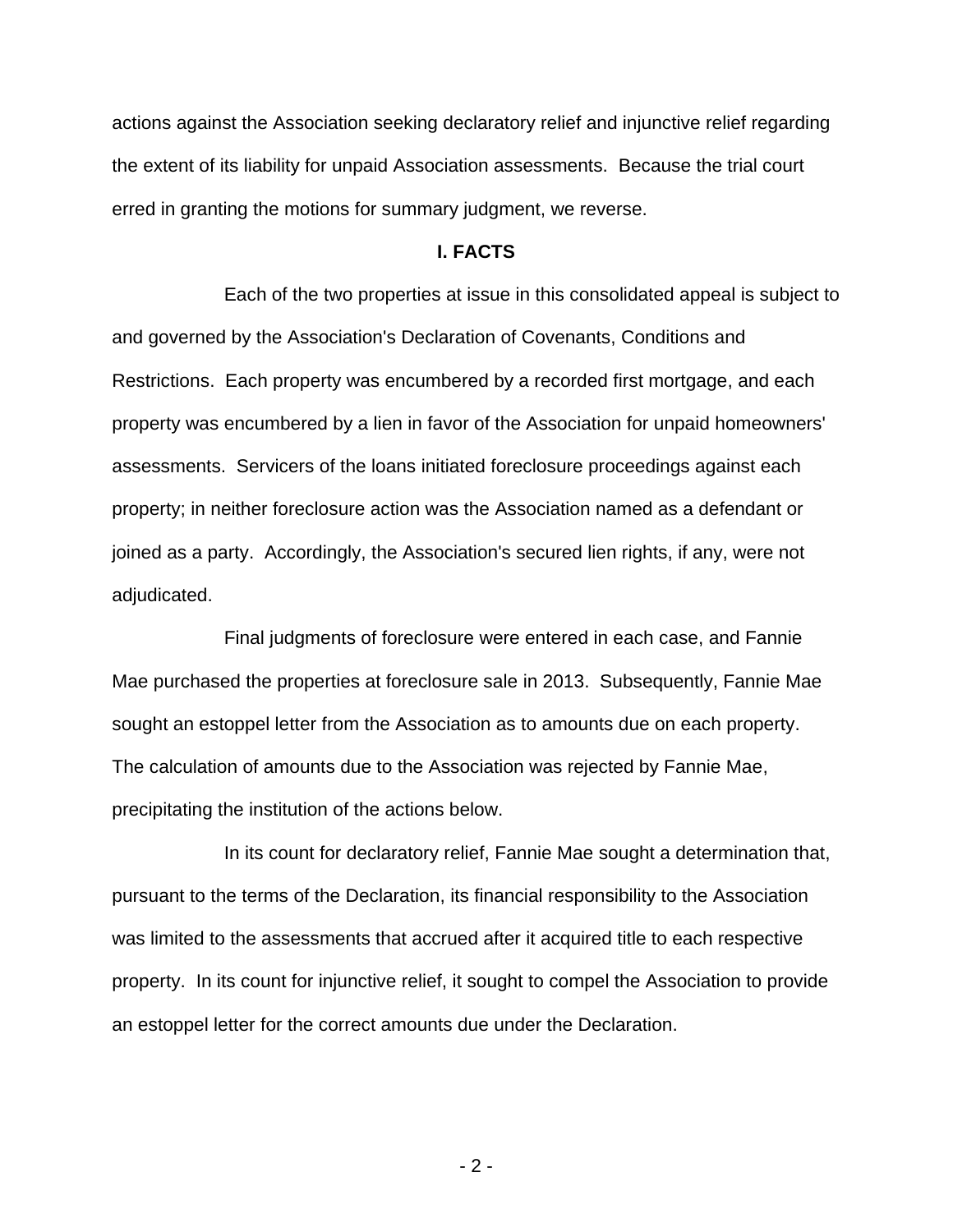The Association contended that, because it had not been named or joined in either foreclosure action, its liens were not impacted by either foreclosure judgment and thus remained due and owing. Further, the Association asserted that had it been made a party to the foreclosure actions it would have been afforded certain opportunities as a junior lienor, including the ability to bid on the properties and to share in any surplus proceeds.

In its orders granting summary final judgment in favor of Fannie Mae, the trial court concluded that Fannie Mae was liable to the Association only for the unpaid assessments levied after Fannie Mae acquired title. Further, the Association was ordered to provide an estoppel letter to Fannie Mae reflecting that reduced amount, and upon payment by Fannie Mae, the account for the property would be considered paid in full except for any statutorily permitted actions against the prior owners.

## **II. DISCUSSION**

Relying on article V, section eight of the Declaration, which was in place at the time the mortgage was executed,<sup>1</sup> the trial court determined that Fannie Mae was

not liable to the Association for any unpaid assessments that came due prior to Fannie

Mae acquiring title. Article V, section eight of the Declaration provides, in pertinent part:

Subordination of the Lien to Mortgagees' Rights. The lien of the assessments provided for herein is unequivocally subordinate to the lien of any first mortgage . . . now or hereafter placed upon [property] subject to assessment prior to the recording in the public records of a notice stating the amount of or unpaid assessment attributable to [the property]; provided, however, that such subordination shall apply only to the assessments which have become due and

 $\overline{a}$ 

<sup>1</sup>The parties agree that section 720.3085, Florida Statutes (2013), cannot be retroactively applied and is not controlling in this case. See Coral Lakes Cmty. Ass'n v. Busey Bank, N.A., 30 So. 3d 579, 583-85 (Fla. 2d DCA 2010).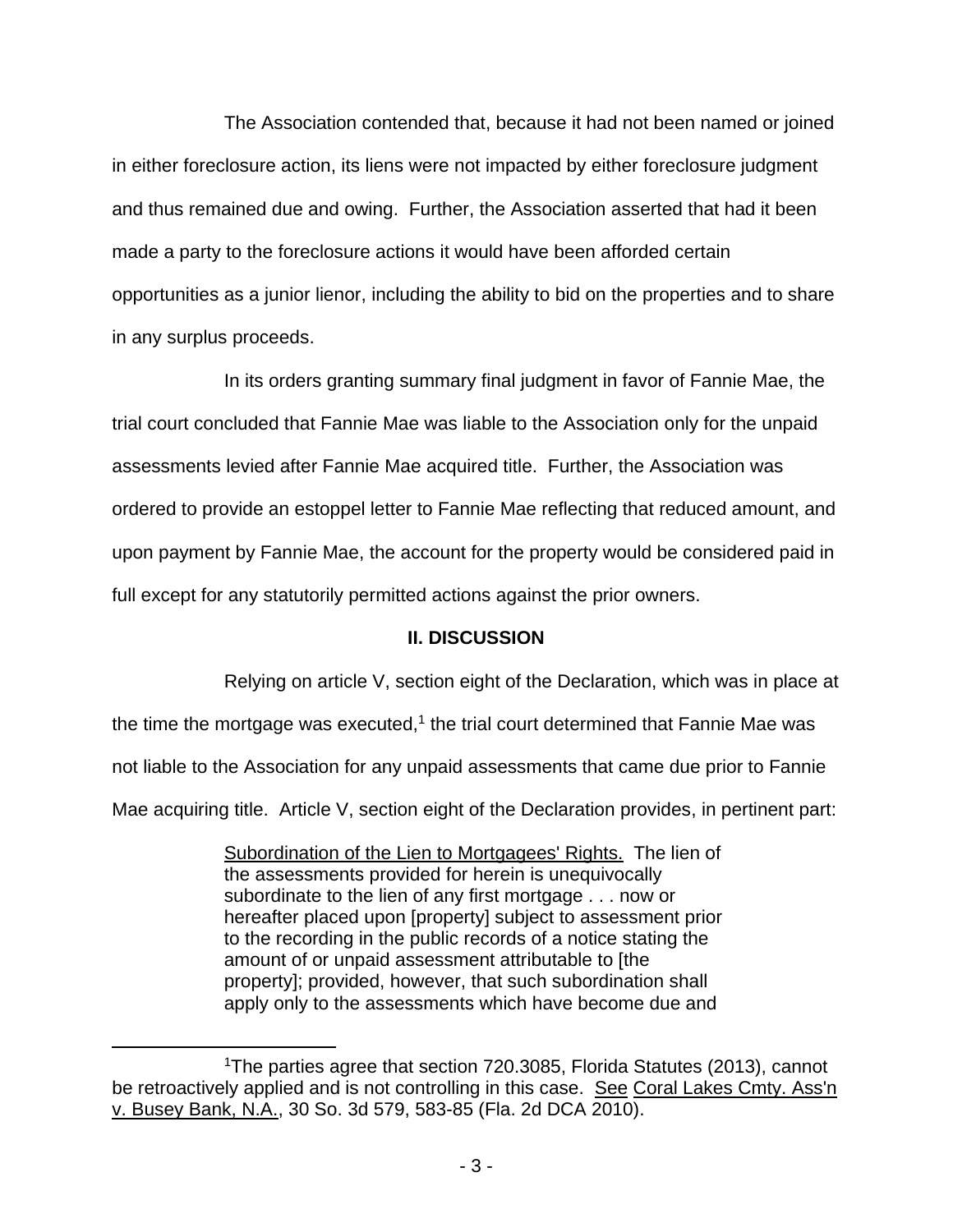payable prior to a sale or transfer of such property pursuant to a decree of foreclosure, or any other proceeding in lieu of foreclosure, including a sale or transfer of such property pursuant to a deed in lieu of foreclosure.

The trial court cited Coral Lakes Community Ass'n v. Busey Bank, N.A., 30 So. 3d 579

(Fla. 2d DCA 2010); and Ecoventure WGV, Ltd. v. Saint Johns Northwest Residential

Ass'n, 56 So. 3d 126 (Fla. 5th DCA 2011), in support of its conclusion.

First, we find these cases distinguishable as to the language of the

declarations relied on by the courts. In Coral Lakes, the Declaration provided as

follows:

Where any person obtains title to a LOT pursuant to the foreclosure of a first mortgage of record, or where the holder of a first mortgage accepts a deed to a LOT in lieu of foreclosure of the first mortgage of record of such lender, such acquirer of title, its successors and assigns, shall not be liable for any ASSESSMENTS or for other moneys owed to Coral Lakes which are chargeable to the former OWNER of the LOT and which became due prior to acquisition of title as a result of the foreclosure or deed in lieu thereof, unless the payment of such funds is secured by a claim of lien recorded prior to the recording of the foreclosed or underlying mortgage.

30 So. 3d at 581.

In Ecoventure, the Declaration provided that assessment liens shall be subordinate to prior-recorded mortgages as to amounts owed prior to transfer pursuant to foreclosure or proceedings in lieu of foreclosure and further provided that "[t]he total amount of assessment which remains unpaid as a result of a mortgagee obtaining title to the Building Site, shall be added to the total budget for Common Expenses and shall be paid by all owners including the mortgagee on a pro rata basis." 56 So. 3d at 127 n.1. The Fifth District explained: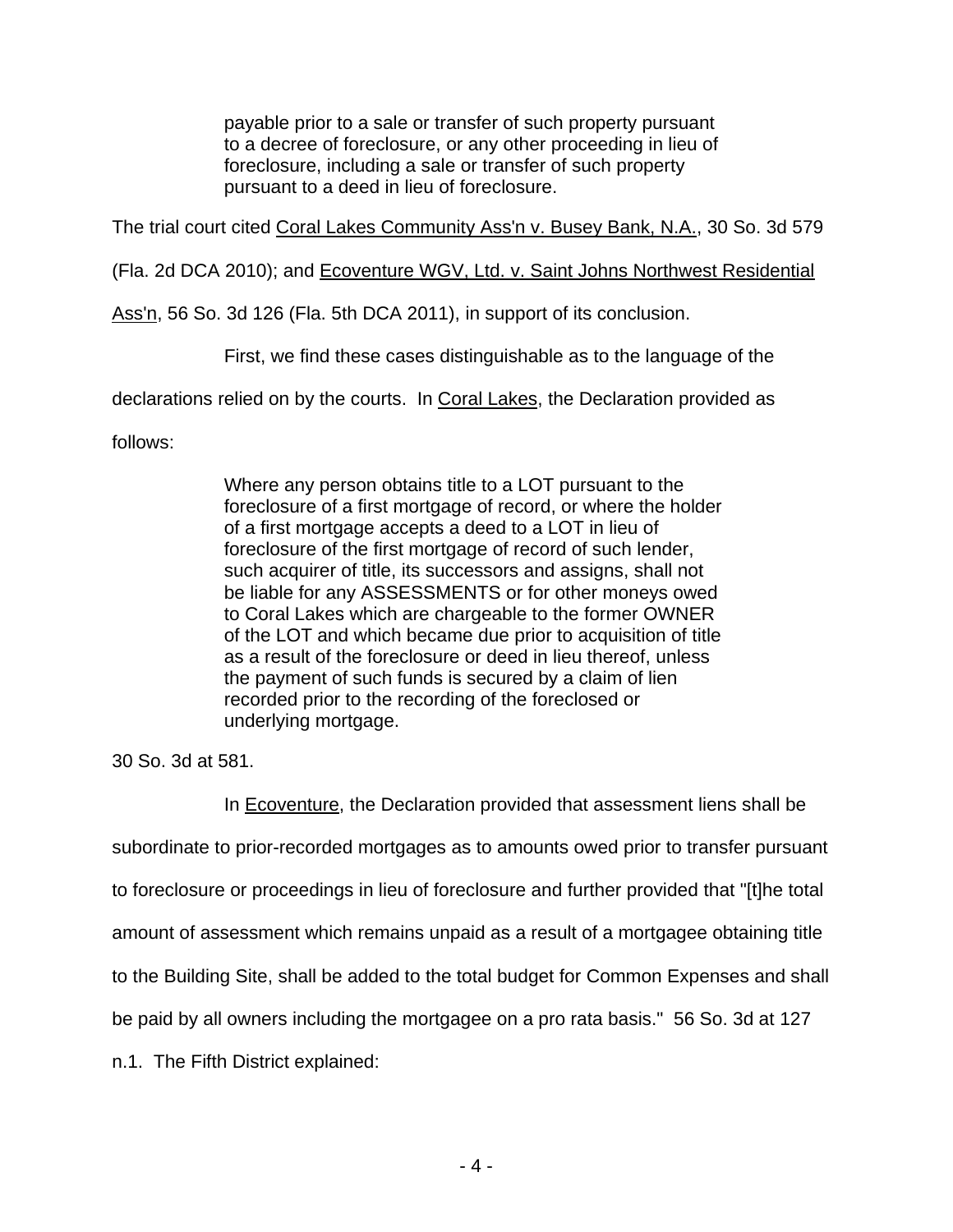The Association made two promises, by and through section 6.5 of its Declaration . . . . First, it promised that any lien for unpaid assessments was subordinate to any mortgage that was "perfected by recording" before its claim of lien was recorded. Second, it promised that any mortgagee who subsequently obtained title to the property "by deed in lieu of foreclosure, pursuant to a decree of foreclosure, or . . . any other proceeding in lieu of foreclosure of such mortgage," would not be entirely responsible for the unpaid assessments of its mortgagor.

Id. at 127.

Here, the Declaration's subordination of lien provision relied on by Fannie Mae contains the first promise made in Ecoventure, subordinating the assessment lien to the first mortgage, but it does not contain language specifically limiting or eliminating a subsequent owner's liability for unpaid assessment. See id.; see also Coral Lakes, 30 So. 3d at 582; Pudlit 2 Joint Venture, LLP v. Westwood Gardens Homeowners Ass'n, 169 So. 3d 145, 148 (Fla. 4th DCA 2015) (quoting declaration provision expressly limiting subsequent owner's personal liability for delinquent assessments).

Second, Coral Lakes and Ecoventure are distinguishable in that they do not address a subsequent owner's liability for assessments following a foreclosure that failed to include the association. "Under the common law, the foreclosure of a senior mortgage extinguishes the liens of any junior mortgages listed in the final judgment." Abdoney v. York, 903 So. 2d 981, 983 (Fla. 2d DCA 2005). It is well settled that when a junior lienor is omitted as a party to a foreclosure action brought by a senior mortgage holder, "the lien of the junior mortgagee is unaffected by the judgment." Id.; see also Willoughby Estates v. Bankunited, No. 2014AP000015, 2015 WL 5472506, at \*2 (Fla. 15th Cir. Ct. June 23, 2015). "This is so because 'while a sale has been held, it is not a sale in which the junior was a participant. He had no opportunity to bid for the property

- 5 -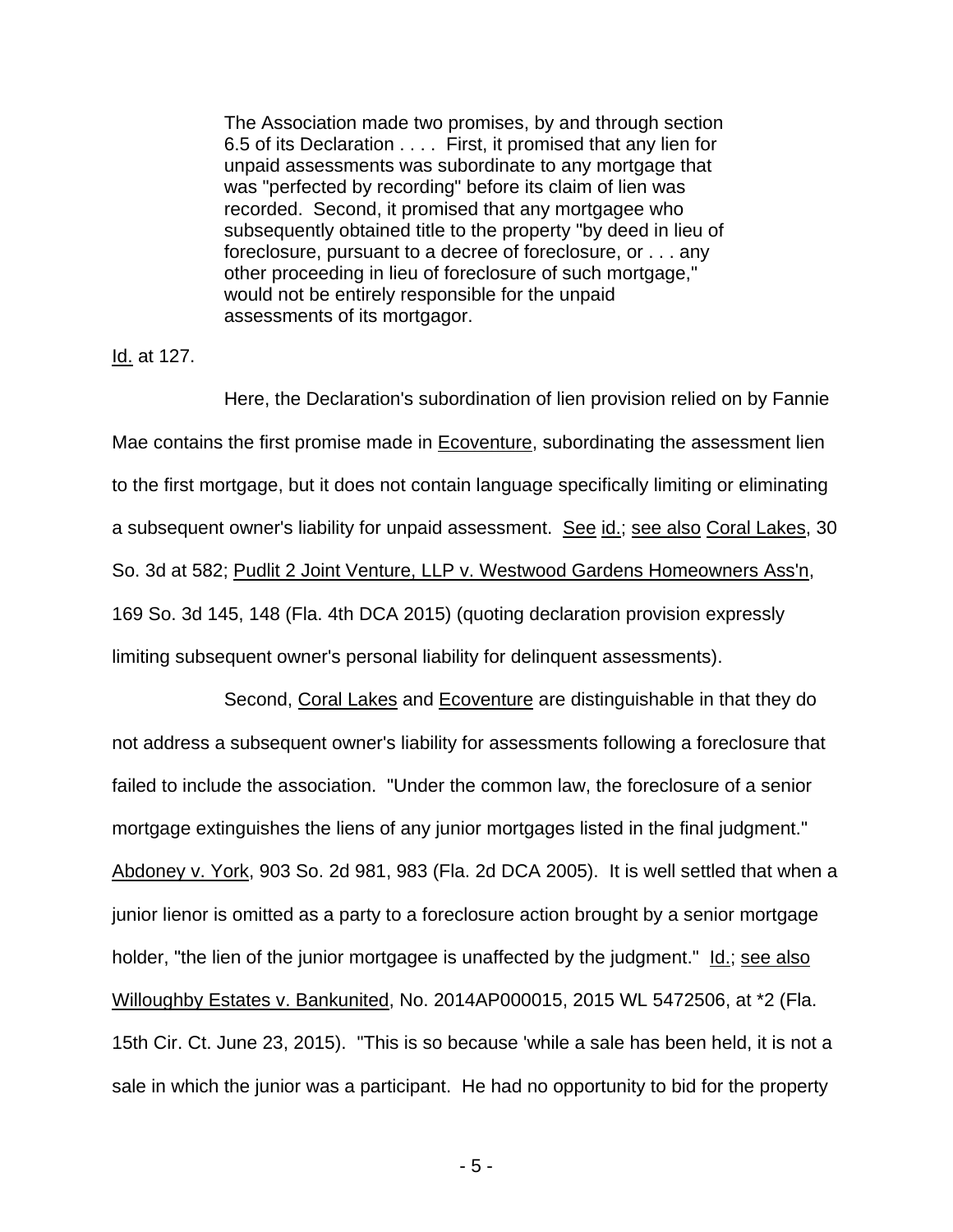himself, nor to attempt to stir up other bidders in order to maximize the price paid for the property.' " Abdoney, 903 So. 2d at 983 (quoting Grant S. Nelson, Real Estate Finance Law, § 7.15, at 573 (4th ed. 2001)).

Here, the servicers who foreclosed the first mortgages on behalf of Fannie Mae did not name the Association in the foreclosure actions. Thus, the Association's liens have not been foreclosed and remain on the properties as if the foreclosures never happened.

The only remedies available to the purchaser, here Fannie Mae, against the omitted junior lienor, the Association, are moving to compel redemption or filing a de novo action to re-foreclose. See id.; Marina Funding Grp., Inc. v. Peninsula Prop. Holdings, Inc., 950 So. 2d 428, 430 (Fla. 4th DCA 2007) ("The remedies of a purchaser at the foreclosure sale against an omitted junior mortgagee are a motion to compel redemption by the junior, or re-foreclosure in a suit de novo."). "The omitted junior mortgagee may defend in the same manner as if the foreclosure had not happened." Abdoney, 903 So. 2d at 983. Fannie Mae elected to bring these matters before the court as actions for declaratory and injunctive relief, neither of which is a recognized remedy for removing the lien of an omitted junior lienor.

Fannie Mae argues that it is nonetheless entitled to declaratory relief and an estoppel letter stating that its liability is limited only to those assessments that have accrued since it purchased the properties at foreclosure sale. In support of this argument, Fannie Mae points to Willoughby Estates. In that case, the declaration specifically provided that any institutional first mortgagee who obtains title to a lot pursuant to foreclosure or deed in lieu of foreclosure "shall not be liable for any unpaid

- 6 -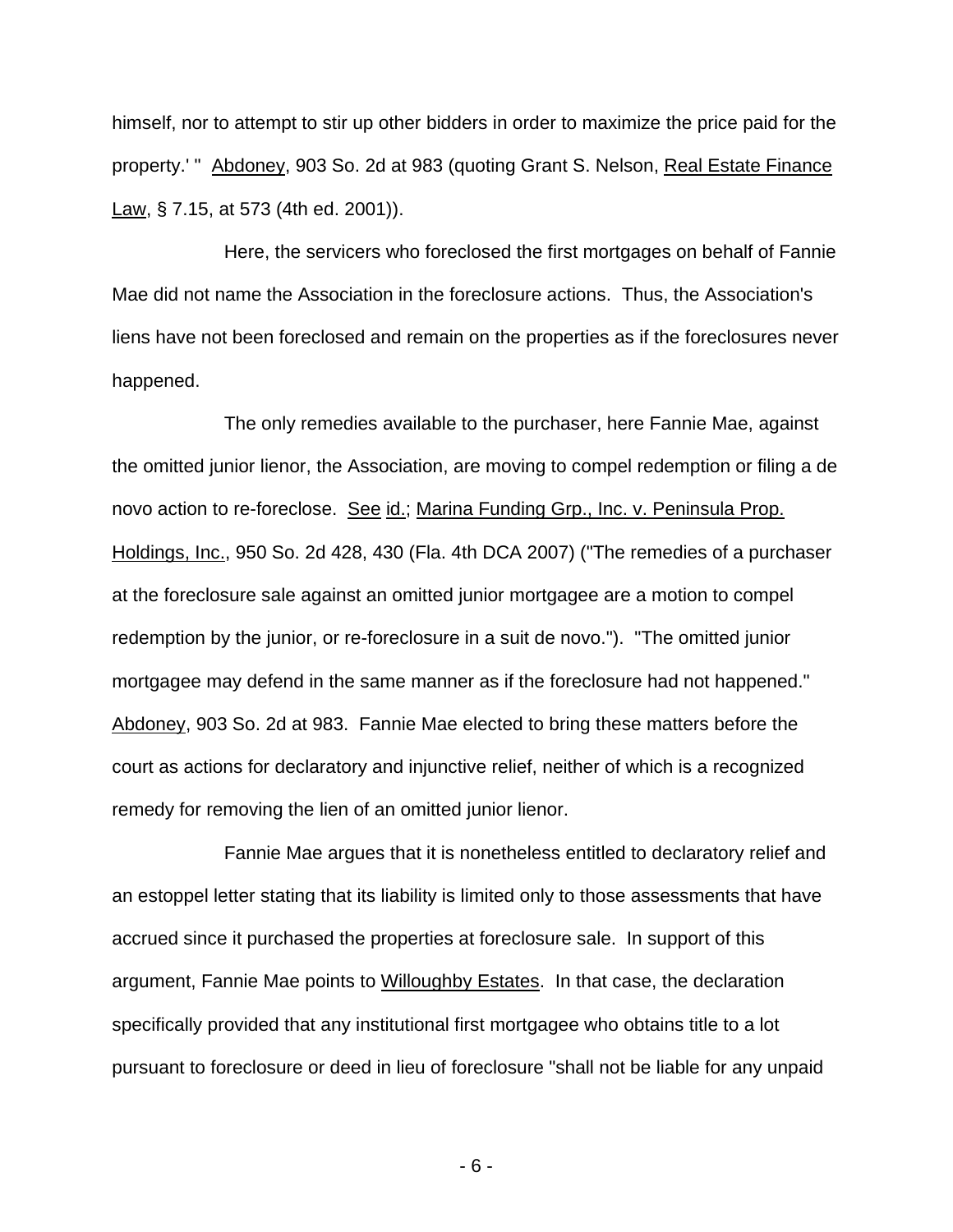assessment or charges accrued against said Lot prior to the acquisition of title to said Lot by such Mortgagee." Willoughby Estates, 2015 WL 5472506, at \*1.

The Fifteenth Judicial Circuit Court of Florida, sitting in its appellate capacity, held that Bankunited's failure to join the association as a defendant in a foreclosure proceeding did not preclude it from taking advantage of the provision absolving it from liability for unpaid assessments that accrued prior to Bankunited acquiring title. Id. at \*2. The Declaration provision relied on by the trial court in the instant case, however, does not contain such a provision absolving Fannie Mae from liability for any unpaid assessments. Furthermore, the court in Willoughby noted that Bankunited's failure to include the association in its foreclosure left the association's lien intact as to the property. Id. at \*2 (citing Abdoney, 903 So. 2d at 983).

Finally, we reject Fannie Mae's contention that the Association is not harmed by the declaratory and injunctive relief granted by the trial court. Had the Association been named as a defendant in the foreclosure it would have had the opportunity to bid for the property or stir up other bidders in hopes of benefiting from a surplus, in addition to having the opportunity to assert any available defenses. See Abdoney, 903 So. 2d at 983. The Association had no such opportunities here. Thus, even if Fannie Mae had established its entitlement to limited liability on assessments, the trial court erred in requiring the Association to provide an estoppel letter stating that payment of that reduced amount would constitute payment in full to the Association, essentially eliminating the Association's lien without foreclosure. See Marina Funding Grp., 950 So. 2d at 430 ("Since a lien is a charge on property for the payment or discharge of a debt or duty, it stands to reason that where there is no longer a debt or

- 7 -